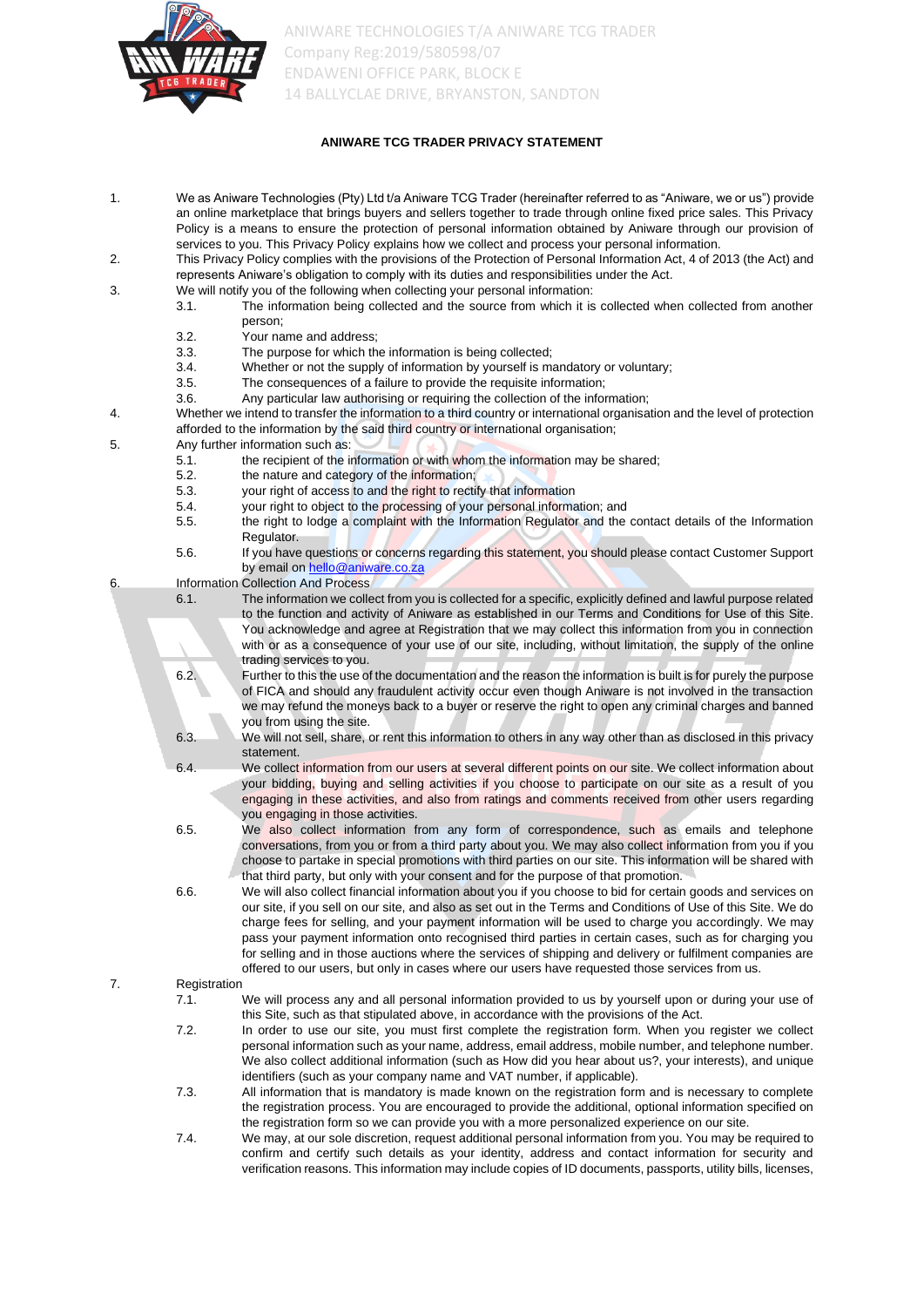

rights to sell or distribute a particular item or product, legal or financial documentation, or any other documentation related to your use of this website and/or app (but not limited to this).

- 7.5. We send all new members a welcoming email to verify password and username. Registered users will occasionally receive information on products, services, special deals, and a newsletter. Out of respect for the privacy of our users, our users have the option not to receive these types of communications (refer to our choice and opt-out section below).
- 8. Cookies and other tracking technologies
	- 8.1. A cookie is a small data file that writes to your device in order to collect and remember certain information including personally identifiable information about the user. Cookies are used, but without limitation, to store your Alias/Username and Password so that you do not need to type these in each time you log in or make a bid, thereby saving time whilst on our site. If you reject cookies, you may still browse our site. However, in order to log in and bid or sell, cookies are required to be turned on.
	- 8.2. There are two sorts of cookies used on our site: session cookies and persistent cookies. Once you close your browser, the session cookie simply terminates, whereas the persistent cookie remains to enable us to track and target your interests to enhance your experience on our site.
	- 8.3. Aniware may make use of other tracking technologies including, but not limited to, web beacons which are small graphic images or other web-programming code included in webpages and email messages and/or embedded scripts placed on the website and/or app designed to collect information about your interactions with any given website and/or app. These technologies are used in order to collect certain information which may also include personally identifiable information for purposes such as fraud detection and improvement of our website and/or app amongst others.
	- 8.4. Aniware employs the services of third parties in its use of the above technologies and whilst we take every precaution to ensure the loss, misuse, alteration and confidentiality of all information in our possession we have little control over information not in our possession. Third party cookies that Aniware employs include Facebook Analytics, Facebook and Insider. Aniware also makes use of anonymous UID tracking to allow Google and its services to personalise the advertisements that are shown to you. You can optout of Google's use of cookies by installing the Google Analytics opt-out browser add-on. A full list of cookies can be viewed in your Cookie Settings.

9. Manage Cookie Preferences

9.1. You can change your cookie preferences any time by viewing your Cookie Settings. This will let you revisit the cookie consent banner and change your preferences or withdraw your consent right away. 9.2. In addition to this, different browsers provide different methods to block and delete cookies used by websites. You can change the settings of your browser to block/delete the cookies. Listed below are the

links to the support documents on how to manage and delete cookies from the major web browsers. 9.3. If you are using any other web browser, please visit your browser's official support documents.

10.1. We collect statistical information about you from page hits. Every page, image or CGI program requested by your browser from our servers is logged in a log file, which also collects the following information: your remote IP address, the referring HTML page and the type of browser and computer that you are using. We use IP addresses to analyse trends, administer our site, track your movements, and gather broad demographic information for aggregate use. The statistical information we gather is used internally for marketing analysis. This information and IP addresses are not linked to personally identifiable information.

11. Sharing

10. Log Files

- 11.1. If you successfully sell a product or successfully win an Auction, or are the runner up in an Auction where the winning bidder defaults, then your name, email address, phone number and fax number, payment details including credit card information and mailing address may be passed onto the other party involved in that Auction in accordance with the Terms and Conditions of Use of this Site. For example, if you bid on an Auction and win the Auction, your details will be passed onto the Seller of that item for auction. Similarly, if you are selling an item on Auction, your details will be passed onto the winning bidder of your Auction.
- 11.2. In the event of your personal information being transferred to the other party involved in the auction as above, Aniware is no longer responsible for and accepts no liability in respect of any of the circumstances listed in clause 1.4 of the Terms and Conditions for Use of This Site.
- 11.3. We have aggregated demographic information with our business partners and advertisers. Aggregated information is not personally identifiable, and your personal information will only be used as part of an aggregated compilation of information. Insofar as you are making an application for a loan or any other application for services that requires a valuation of your credit profile, your purchase history on Aniware will be disclosed to our business partners in order for our business partners to evaluate the risk in providing any such services, including but not limited to, third party financial services.
- 11.4. We will release information about you (as either the buyer or the seller) to the respective buyer or seller, as the case may be, in the following circumstances:
	- 11.4.1. Where you, as the buyer or seller, are no longer contactable pursuant to a sale or purchase; 11.4.2. Where you are not fulfilling your obligations in terms of any sale between yourself and the buyer or seller as the case may be;
	- 11.4.3. Where you, as the buyer or seller, are acting illegally or fraudulently.
- 11.5. This information will also, in addition to the above, only be released to the other party by ourselves:
	- 11.5.1. upon a formal request by the buyer or seller, as the case may be, in terms of The Promotion of Access to Information Act;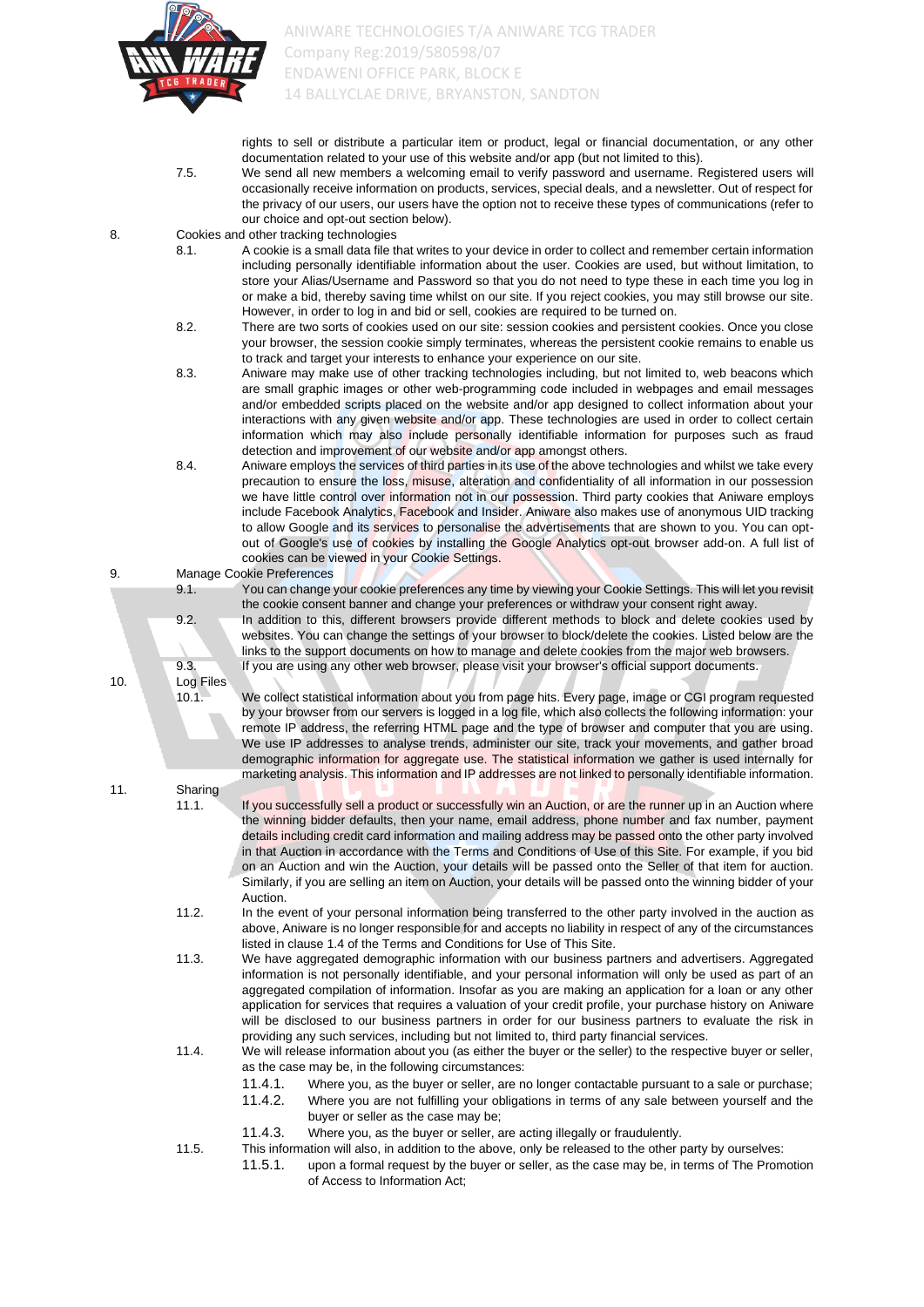

- 11.5.2. the release of such information is reasonably necessary and appropriate to enforce or apply the Terms and Conditions of Use of This Site;
- 11.5.3. the release of such information is reasonably necessary and appropriate to protect the rights, property or safety of Aniware, our users and others; and
- 11.5.4. access to such information is not refused on any of the grounds for refusal set out in Chapter 4 of Part 3 of the Promotion of Access to Information Act.
- 11.6. Upon a formal request by the buyer or seller, as the case may be, for access to your information for any of the reasons listed in clause 16.5.3 of our Terms of Use, we undertake to notify you of such request (via email) and should you fail to respond to such communication within 7 days of the delivery thereof, your information will be released to the said party.
- 11.7. By consenting to this Privacy Policy at Registration, you hereby consent to the release of your information at the occurrence of any of those circumstances listed in clause 16.5.3 of our Terms of Use and upon any failure by yourself to respond to any notification of a request to your information by the buyer or seller as the case may be.
- 11.8. You also agree that we will not be liable to you or any other person for any loss, damage, expense, or other amounts incurred, savings foregone, or hardship suffered, by any person however arising (including where the cause cannot be determined), through the release of your personal details, in the event of (a) and (b) above.
- 11.9. We will also share information, including personally identifiable information about you, with our parent, subsidiaries and related entities in order to provide you with an international trading service. All these entities will treat your information according to this privacy policy and in the same manner they would treat their own users information.

12. Cross Border Flow of Information

- 12.1. We may share your Information with Buyers, Sellers, Users and Suppliers overseas which means we will share your personal information to foreign countries.
- 12.2. We may transfer to and/or store your Information to companies and/or persons for the purposes of collection provided in this Privacy Policy in foreign countries. We will ensure that such jurisdictions have adequate levels of protection with regards to the protection of personal information or data legislation.
- 12.3. If the location that information is transferred to or stored does not have substantially similar laws which provide for the protection of our personal information, we will take the necessary steps to ensure that your personal data is protected in that jurisdiction.
- 12.4. We will only do so if we have your consent and are bound by contract, in order to ensure the protection of your privacy and personal information when transferring and storing your personal information,

13. External Links

13.1. This website contains links to other third party sites. Please be aware that we are not responsible for the privacy practices or content of such other sites. We encourage you to be aware when you leave our site and to read the privacy statements, terms of use and protection of personal data information of each and every website that collects personally identifiable information. This privacy statement applies solely to information collected by this site and/or our app.

### 14. Newsletters

14.1. If you wish to subscribe to our newsletters, we ask for contact information such as email addresses. However, it is completely at your discretion to be removed from such a list as set out in our choice and opt-out section below.

15. Site And Services Updates

15.1. We also send you site and services announcement updates. You are not able to un-subscribe from these because they contain important information about our site and our services.

16. Surveys And Contests

- 16.1. From time-to-time we request information from you via surveys or competition. Participation in these surveys or competitions is completely voluntary and you therefore have a choice whether or not to disclose any information to us. Information requested may include contact information (such as email addresses) and demographic information. We partner with third parties for supplying prizes for our contests, but no information is shared with these third parties.
- 16.2. Contact information will be used by us to notify the winners and award prizes in relation to our competitions, and also for promotional mailings. Survey information will be used for the purposes of monitoring or improving the use and satisfaction of this site. Registered users of our site will be automatically entered into some of our contests, thereby providing them with more opportunities to win.

17. Public Forums

17.1. If we make chat rooms and message boards available to our users, please remember that any information that is disclosed in these areas becomes public information. You should therefore exercise caution when deciding to disclose your personal information. We may, from time to time, monitor private messages and communication between users using our forum posts and private messaging system, to ensure security and policy adherence.

18. Security

18.1. We take every precaution to prevent the loss, misuse and alteration of all information under our control. When you submit sensitive information via our site, your information is protected both online and offline. 18.2. When our registration form asks you to enter personal information or data (such as credit card number), that information is encrypted and is protected using SSL.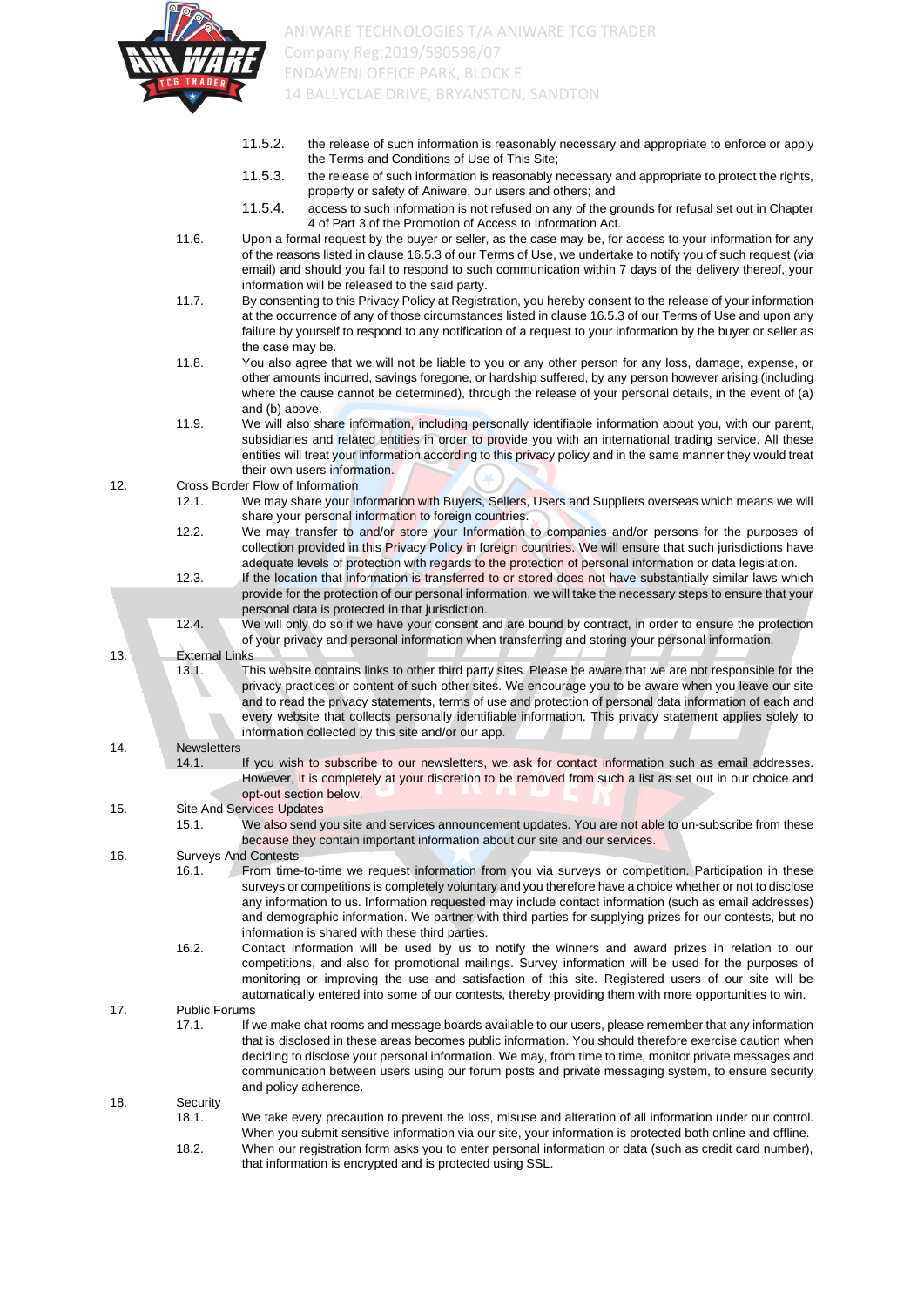

|     | 18.3.                  | While we use encryption to protect sensitive information online, we also do everything in our power to<br>protect user information off-line. The servers that we store personally identifiable information on are kept<br>in a secure environment.                                                                                                                                                                                                                                                                                               |
|-----|------------------------|--------------------------------------------------------------------------------------------------------------------------------------------------------------------------------------------------------------------------------------------------------------------------------------------------------------------------------------------------------------------------------------------------------------------------------------------------------------------------------------------------------------------------------------------------|
|     | 18.4.                  | We continually review our security practices to ensure that we are up to date with industry best practice.<br>However, our security measures are not impenetrable.                                                                                                                                                                                                                                                                                                                                                                               |
|     | 18.5.                  | If you have any questions about the security at our site, you can send an email to hello@Aniware.com.                                                                                                                                                                                                                                                                                                                                                                                                                                            |
| 19. | Choice/Opt-out         |                                                                                                                                                                                                                                                                                                                                                                                                                                                                                                                                                  |
|     | 19.1.                  | If you no longer wish to receive our newsletters, information about products and services and special<br>deals, surveys, promotional materials from us or our partners, or push notifications in your browser, you<br>may opt-out of receiving these communications by following the unsubscribe instructions in the relevant<br>email or by emailing us at hello@Aniware.co.za or disabling push notifications through your browser.                                                                                                            |
| 20. |                        | Correction/Updating Personal Information                                                                                                                                                                                                                                                                                                                                                                                                                                                                                                         |
|     | 20.1.                  | If your personally identifiable information changes (such as your email address), or if you no longer desire<br>to use our services, you may correct, update or remove your personal data provided to us. This can be<br>done at the member information page or by emailing our Customer Support at hello@Aniware.co.za.                                                                                                                                                                                                                         |
|     | 20.2.                  | Should you wish us to remove your personal data provided to us, we will delete your account. However,<br>records of your personal information will be retained for a period of 5 years as required for lawful purposes<br>related to our functions and activities and for statistical purposes in accordance with the Protection of<br>Personal Information Act. This information will merely be retained and not used, shared or sold.                                                                                                          |
| 21. | Anti-Spam Policy       |                                                                                                                                                                                                                                                                                                                                                                                                                                                                                                                                                  |
|     | 21.1.                  | We are committed to permission-based email marketing practices, and have established this no-tolerance<br>Anti-Spam Policy. We may update this policy and provide notice of any changes on its home page. Your<br>use of this website and/or app constitutes your acceptance of the terms and conditions of our Anti-Spam<br>Policy.                                                                                                                                                                                                             |
|     | 21.2.                  | Spam is commercial email or unsolicited bulk email, including junk mail, which has not been requested<br>by the recipient. Spam is the opposite of permission-based email.                                                                                                                                                                                                                                                                                                                                                                       |
|     | 21.3.                  | If you believe that you have received Spam connected to Aniware in any way, send a complaint including<br>the unsolicited email, to Aniware abuse. You may also provide any other information that you believe may<br>help a Aniware investigation. We do not investigate or take any action based on anonymous Spam<br>complaints.                                                                                                                                                                                                              |
|     | 21.4.                  | Individuals who register on Aniware, and provide their email address, consent to Aniware sending                                                                                                                                                                                                                                                                                                                                                                                                                                                 |
|     |                        | information on Aniware related information, products and services to said email address. In order to<br>protect your privacy, we do not sell, share or trade our subscriber list with anyone for any reason and you<br>may unsubscribe at any time.                                                                                                                                                                                                                                                                                              |
| 22. | Data Retention         |                                                                                                                                                                                                                                                                                                                                                                                                                                                                                                                                                  |
|     | 22.1.                  | We keep your personal information for as long as is required or permitted by law or a contract and/or<br>depending on our interactions with us, records of your personal information will be retained as required<br>for lawful purposes related to our functions and activities, for statistical purposes, for evidentiary purposes,<br>for a further period with your consent or for security and fraud prevention purposes. This information will<br>merely be retained and not used, shared or sold.                                         |
| 23. | <b>Minors</b>          |                                                                                                                                                                                                                                                                                                                                                                                                                                                                                                                                                  |
|     | 23.1.                  | In terms of our Terms and Conditions, persons under the age of 18 may only use our website and/or app<br>with the required consent from a parent and/or guardian.                                                                                                                                                                                                                                                                                                                                                                                |
| 24. | <b>Disclaimer</b>      |                                                                                                                                                                                                                                                                                                                                                                                                                                                                                                                                                  |
|     | 24.1.                  | The use of our website and/or app and is at your own risk. You will assume responsibility for any risk or<br>loss arises from the use of our website and/or app and or dependency on information on our website<br>and/or app.                                                                                                                                                                                                                                                                                                                   |
|     | 24.2.                  | We take all reasonable steps to make sure any information and/or content on our website and/or app is<br>correct and clear. However, we make no representations or warranties (express or implied) as to the<br>functionality, standard, availability, accessibility, and accuracy of our website and/or app and or any<br>correctness of content and information of our website and/or app. We will not be bound if any<br>representations or warranties are made on our website and app or by our representatives.                             |
|     | 24.3.                  | We will not be liable unless otherwise provided by law If any damage, loss or expenses (direct or indirect),<br>whether consequential in nature, arising out of or in connection with your access and use of the website<br>and/or app.                                                                                                                                                                                                                                                                                                          |
| 25. | 25.1.                  | Notification of Changes to Our Privacy Policy<br>If we decide to change our privacy statement, we will post those changes on our Homepage and in our<br>newsletter so you are always aware of what information we collect, how we use it, and under what<br>circumstances, if any, we disclose it.                                                                                                                                                                                                                                               |
| 26. | Governing law<br>26.1. | This Privacy Policy and any dispute or claim arising from this Privacy Policy fall under the law of South<br>Africa.                                                                                                                                                                                                                                                                                                                                                                                                                             |
| 27. | General                |                                                                                                                                                                                                                                                                                                                                                                                                                                                                                                                                                  |
|     | 27.1.<br>27.2.         | If we or you do not enforce any right in terms of this policy, it will not constitute a waiver of that right.<br>If any provision of this Privacy Policy is judged to be illegal, void or unenforceable due to applicable law<br>or by order of a court of a competent jurisdiction the offending provision shall be deemed severable from<br>the remaining terms of this policy and deleted. The unaffected portions of this policy will continue to be in<br>full force and effect and the remainder of the provisions will not be prejudiced. |